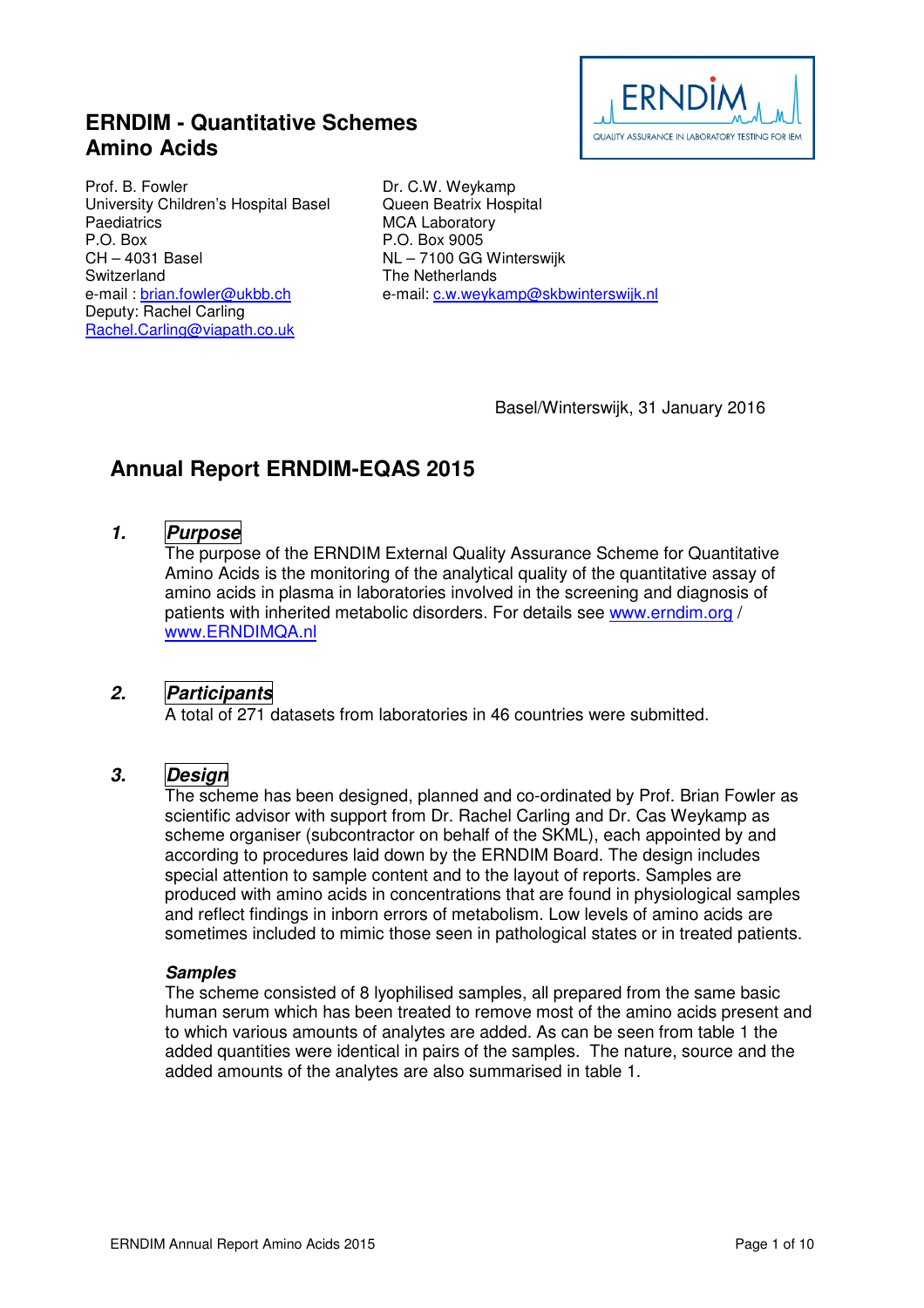|                         |                                 | Added quantities (micromol/L)               |                                             |                                         |                                         |  |  |
|-------------------------|---------------------------------|---------------------------------------------|---------------------------------------------|-----------------------------------------|-----------------------------------------|--|--|
| Analyte                 | <b>Source</b>                   | <b>Sample</b><br>pair<br>2015.<br>$01 - 08$ | <b>Sample</b><br>pair<br>2015.<br>$02 - 05$ | <b>Sample</b><br>pair<br>2015.<br>03-07 | <b>Sample</b><br>pair<br>2015.<br>04-06 |  |  |
| Alpha-aminobutyric acid | Sigma A1879                     | 79,7                                        | 5,2                                         | 10,3                                    | 21,2                                    |  |  |
| Alanine                 | Fluka 05129                     | 1000                                        | 76,1                                        | 225                                     | 449                                     |  |  |
| Alloisoleucine          | <b>Sigma 18754</b>              | 20,5                                        | 40,2                                        | 81,2                                    | 161                                     |  |  |
| Arginine                | Sigma A6969                     | 640                                         | 9,9                                         | 60,3                                    | 320                                     |  |  |
| Asparagine              | Roth KK37.1                     | 49,9                                        | 99,8                                        | 200                                     | 25,2                                    |  |  |
| Aspartic acid           | Sigma A8949                     | 30,4                                        | 59,5                                        | 180                                     | 14,6                                    |  |  |
| Citrulline              | Sigma C7629                     | 1000                                        | 10,6                                        | 24,7                                    | 200                                     |  |  |
| Cystine                 | Sigma C8755                     | 145                                         | 8,1                                         | 24,4                                    | 72,4                                    |  |  |
| Glutamic acid           | <b>Aldrich 128430</b>           | 80,3                                        | 120                                         | 200                                     | 40,0                                    |  |  |
| Glutamine               | <b>Sigma 49419</b>              | 401                                         | 900                                         | 1201                                    | 200                                     |  |  |
| Glycine                 | Sigma G7403                     | 50,9                                        | 150                                         | 301                                     | 901                                     |  |  |
| Histidine               | Sigma H8000                     | 39,9                                        | 79,9                                        | 160                                     | 480                                     |  |  |
| Homocitrulline          | <b>Bio Connect</b><br>SC-269298 | 151                                         | 30,2                                        | 60,0                                    | 90,2                                    |  |  |
| Hydroxyproline          | <b>Roth 3893</b>                | 14,2                                        | 29,6                                        | 60,7                                    | 90,0                                    |  |  |
| Isoleucine              | <b>Roth 3922</b>                | 24,5                                        | 71,7                                        | 480                                     | 8,4                                     |  |  |
| Leucine                 | <b>Roth 3984</b>                | 80,8                                        | 420                                         | 799                                     | 39,8                                    |  |  |
| Lysine                  | Sigma L5501                     | 149                                         | 300                                         | 599                                     | 61,0                                    |  |  |
| Methionine              | Fluka 64319                     | 40,3                                        | 160                                         | 601                                     | 10,0                                    |  |  |
| Ornithine               | <b>Sigma O2375</b>              | 360                                         | 1080                                        | 30,7                                    | 91,7                                    |  |  |
| Phenylalanine           | <b>Fluka 78019</b>              | 400                                         | 801                                         | 15,6                                    | 76,4                                    |  |  |
| Phospho-ethanolamine    | Sigma P0503                     | 29,1                                        | 60,9                                        | 100                                     | 120                                     |  |  |
| Proline                 | Roth T205                       | 499                                         | 750                                         | 50,1                                    | 251                                     |  |  |
| Saccharopine            | Sigma S1634                     | 20,5                                        | 29,7                                        | 121                                     | 241                                     |  |  |
| Serine                  | Merck 1.07769                   | 241                                         | 422                                         | 15,6                                    | 61,0                                    |  |  |
| Taurine                 | Fluka 86329                     | 453                                         | 24,9                                        | 76,6                                    | 150                                     |  |  |
| Threonine               | Roth T206                       | 360                                         | 41,1                                        | 125                                     | 243                                     |  |  |
| Tyrosine                | <b>Fluka 93829</b>              | 752                                         | 9,9                                         | 50,9                                    | 251                                     |  |  |
| Valine                  | <b>Roth 4879</b>                | 80,9                                        | 239                                         | 400                                     | 902                                     |  |  |

Table 1. Pair identification, source and amounts of added analytes.

All amino acids used are of the highest purity commercially available. Concentrations < 100 micromol/L are given with one decimal; otherwise without decimal. Samples have been tested for stability and homogeneity according to ISO 13528 in which requirements for regulatory purposes of quality management systems for medical devices are described.

#### **Reports**

All data-transfer, the submission of data as well as request and viewing of reports proceeded via the interactive website www.erndimqa.nl which can also be reached through the ERNDIM website (www.erndim.org). The results of your laboratory are confidential and only accessible to you (with your name and password). The anonymised mean results of all labs are accessible to all participants. Statistics of the respective reports are explained in the general information section of the website.

An important characteristic of the website is that it supplies short-term and long-term reports.

**Short-term reports** on the eight individual specimens are available two weeks after the submission deadline and provide up-to-date information on analytical performance. Although it is technically possible to produce reports immediately there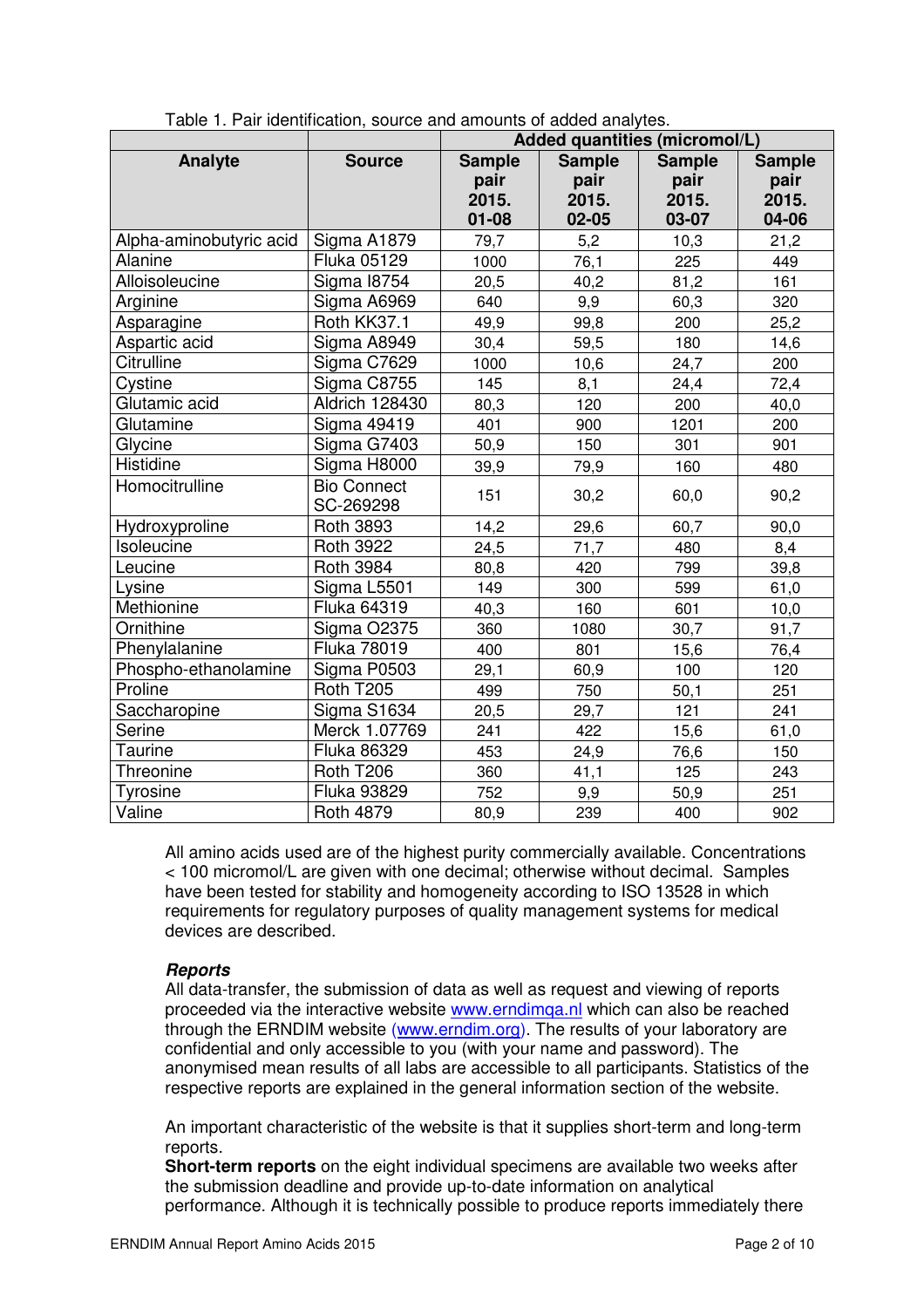is a delay of 14 days to enable the scientific advisor to inspect the results and add comments to the report when appropriate.

The **annual long-term report** summarises the results of the whole year.

A second important characteristic of the website is the different levels of detail of results which allows individual laboratories the choice of fully detailed and/or summarised reports. The "Analyte in Detail" is the most detailed report and shows results of a specific analyte in a specific sample. Thus for the 28 amino acids in the year 2015 cycle, 8 x 28 = 224 such Analyte-in-Detail-reports can be requested. A more condensed report is the "Cycle Review" which summarises the performance of all analytes in a specific sample (8 such Cycle Reviews can be requested in 2015). The Annual Report summarizes all results giving an indication of overall performance for all analytes in all 8 samples (1 such Annual-Report can be requested in 2015). Depending on the responsibilities within the laboratory, participants can choose to inspect the annual report (e.g. QC managers) or all (or part of) the 224 detailed reports (e.g. scientific staff).

| <b>Analyte</b>        | <b>Accuracy</b> |                  | <b>Precision</b>                                               |       | <b>Linearity</b> |       | <b>Recovery</b>  |                 | Data all labs |                    |
|-----------------------|-----------------|------------------|----------------------------------------------------------------|-------|------------------|-------|------------------|-----------------|---------------|--------------------|
|                       | (mean)          | (CV% duplicates) |                                                                |       | (r)              |       | (%added analyte) |                 |               |                    |
|                       |                 |                  | Your Lab All labs Your Lab All labs Your Lab All labs Your Lab |       |                  |       |                  | <b>All labs</b> | $\mathbf{r}$  | <b>Interlab</b> cv |
| 2-Aminobutyric acid   | 27.6            | 27.8             | 2.9%                                                           | 8.3%  | 1.000            | 0.998 | 96%              | 95%             | 213           | 13.9%              |
| Alanine               | 405             | 416              | 2.2%                                                           | 4.3%  | 1.000            | 0.999 | 91%              | 93%             | 266           | 8.65%              |
| <u>Alloisoleucine</u> | 71.2            | 71.2             | 5.6%                                                           | 5.7%  | 0.999            | 0.997 | 106%             | 99%             | 188           | 11.2%              |
| <b>Arginine</b>       | 246             | 249              | 1.8%                                                           | 4.3%  | 1.000            | 0.999 | 95%              | 96%             | 264           | 8.29%              |
| Asparagine            | 92.2            | 92.9             | 23.5%                                                          | 8.6%  | 0.936            | 0.994 | 89%              | 100%            | 246           | 19.5%              |
| <u> Aspartic Acid</u> | 59.1            | 57.1             | 2.5%                                                           | 7.5%  | 0.996            | 0.997 | 87%              | 81%             | 255           | 18.0%              |
| Citrulline            | 292             | 299              | 1.5%                                                           | 4.7%  | 1.000            | 1.000 | 93%              | 96%             | 258           | 11.7%              |
| Cystine               | 39.9            | 41.5             | 3.5%                                                           | 7.2%  | 0.999            | 0.996 | 63%              | 64%             | 237           | 13.7%              |
| Glutamic acid         | 152             | 126              | 6.2%                                                           | 8.4%  | 0.962            | 0.991 | 147%             | 111%            | 264           | 13.2%              |
| <u>Glutamine</u>      | 628             | 623              | 14.7%                                                          | 5.7%  | 0.981            | 0.995 | 97%              | 94%             | 250           | 10.8%              |
| <b>Glycine</b>        | 337             | 346              | 3.5%                                                           | 4.4%  | 0.999            | 0.999 | 94%              | 96%             | 265           | 9.02%              |
| <b>Histidine</b>      | 154             | 180              | 5.0%                                                           | 4.9%  | 1.000            | 0.999 | 80%              | 94%             | 261           | 11.4%              |
| Homocitrulline        |                 | 78.4             |                                                                | 6.2%  |                  | 0.993 |                  | 96%             | 99            | 17.3%              |
| <b>Hydroxyproline</b> | 54.4            | 47.4             | 10.7%                                                          | 8.4%  | 0.992            | 0.991 | 113%             | 96%             | 222           | 14.4%              |
| <b>Isoleucine</b>     | 144             | 141              | 5.7%                                                           | 4.0%  | 0.999            | 1.000 | 97%              | 96%             | 267           | 10.3%              |
| <u>Leucine</u>        | 313             | 321              | 6.7%                                                           | 4.2%  | 0.998            | 0.999 | 93%              | 95%             | 268           | 8.56%              |
| Lysine                | 256             | 260              | 3.8%                                                           | 4.0%  | 0.999            | 0.999 | 89%              | 91%             | 264           | 8.00%              |
| <b>Methionine</b>     | 195             | 198              | 6.5%                                                           | 7.0%  | 0.999            | 0.995 | 98%              | 90%             | 262           | 28.7%              |
| Ornithine             | 371             | 380              | 8.8%                                                           | 4.4%  | 0.998            | 0.999 | 93%              | 96%             | 264           | 11.4%              |
| Phenylalanine         | 295             | 307              | 5.3%                                                           | 3.9%  | 0.999            | 0.999 | 89%              | 93%             | 270           | 8.14%              |
| Phospho ethanolamine  | 5.75            | 11.6             | 34.8%                                                          | 14.2% | 0.887            | 0.888 | 15%              | 30%             | 160           | 32.8%              |
| Proline               | N/A             | 358              | 7.1%                                                           | 5.1%  | N/A              | 0.997 | N/A              | 97%             | 249           | 9.65%              |
| Saccharopine          | 105             | 102              | 1.9%                                                           | 5.3%  | 0.999            | 0.998 | 100%             | 97%             | 99            | 14.3%              |
| <u>Serine</u>         | 169             | 174              | 4.7%                                                           | 4.6%  | 0.999            | 0.998 | 93%              | 97%             | 266           | 8.32%              |
| <b>Taurine</b>        | 169             | 171              | 2.2%                                                           | 4.8%  | 0.999            | 0.999 | 95%              | 97%             | 251           | 8.79%              |
| <u>Threonine</u>      | 186             | 191              | 2.6%                                                           | 4.3%  | 0.998            | 0.998 | 91%              | 93%             | 262           | 7.39%              |
| <u>Tyrosine</u>       | 234             | 250              | 10.1%                                                          | 4.7%  | 0.997            | 0.999 | 86%              | 92%             | 270           | 9.17%              |
| <u>Valine</u>         | 389             | 394              | 2.9%                                                           | 4.2%  | 1.000            | 0.999 | 97%              | 97%             | 269           | 8.30%              |
| Overall               | 207             | 211              | 6.9%                                                           | 5.8%  | 0.990            | 0.993 | 92%              | 92%             | 240           | 12.7%              |
|                       |                 |                  | Your Lab All labs Your Lab All labs Your Lab All labs Your Lab |       |                  |       |                  | <b>All labs</b> | $\mathbf{r}$  | <b>Interlab</b> cv |
| <b>Analyte</b>        | <b>Accuracy</b> |                  | <b>Precision</b>                                               |       | <b>Linearity</b> |       | <b>Recovery</b>  |                 |               | Data all labs      |

See this example of part of an annual report.

N/A indicates that no calculations could be made due to no results, too few results or too many outliers. In the next generation of the website this will be specified (see below).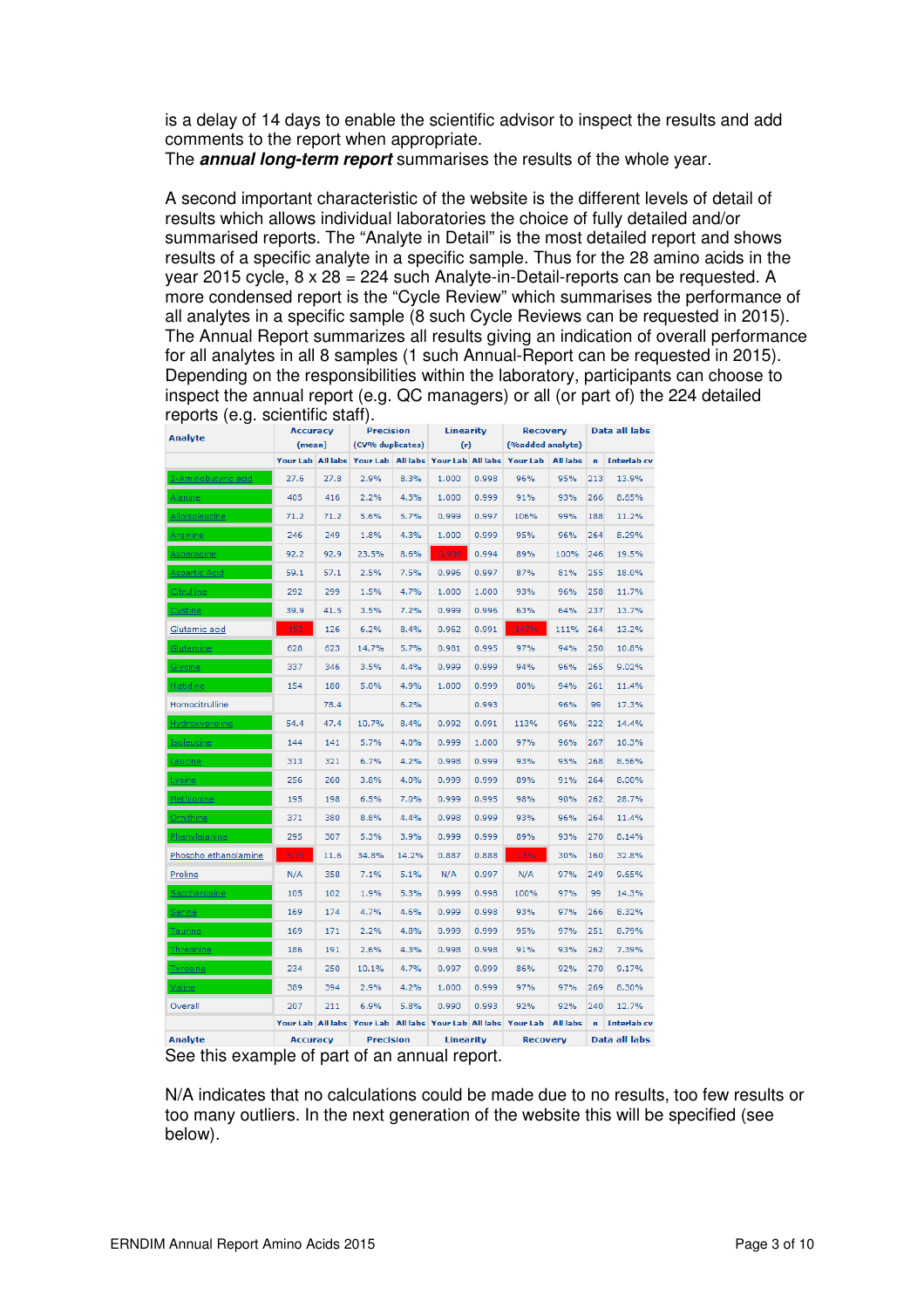### **4. Discussion of Results in the Annual Report 2015**

In this part the results as seen in the annual report 2015 will be discussed. Please print out your annual report from the website when you follow the various aspects below and keep in mind that we only discuss the results of "all labs". It is your responsibility to inspect and interpret the results of your own laboratory.

### **4.1 Accuracy**

A first approach to evaluating your performance in terms of accuracy is comparison of your mean values for each amino acid in the eight samples with those of all labs. This is shown in the columns "Your Lab" and "All Labs" under the heading "Accuracy". For example for alanine the mean for all labs is 416 micromol/Liter, with which you can compare the mean of your lab.

### **4.2 Recovery**

A second approach to describe performance is the percentage recovery of added analyte. In this approach the amounts of weighed quantities added to the samples are the assumed target values after adjustment for blank values. The correlation between weighed amounts (on the x-axis) and your measured quantities (on the y-axis) has been calculated. The slope of the resulting relation (a in  $y = ax + b$ ) in this formula multiplied by 100% is your recovery of the added amounts. The outcome for your lab in comparison to the median outcome of all labs is shown in the column "Recovery". Lowest recovery is seen for phospho-ethanolamine (30%) possibly reflecting instability of the stored compound. The only other amino acids with recovery below 90% are cysteine (64%) due to binding of the compound to protein and aspartic acid (81%).

### **4.3 Precision**

Reproducibility is an important parameter for the analytical performance of a laboratory and is addressed in the schemes' design. Samples provided in pairs can be regarded as duplicates from which CVs can be calculated. The column "Precision" in the annual report shows your CVs for the respective amino acids in comparison to median values for all labs. The best median precision is observed for phenylalanine (CV 3.9%) compared with worst of 14.2% for phospho-ethanolamine.

### **4.4 Linearity**

Linearity over the whole relevant analytical range is another important parameter for analytical quality and is also examined within the schemes. A comparison of the weighed quantities on the x-axis and your measured quantities on the y-axis allows calculation of the coefficient of regression (**r**). The column "Linearity" in the annual report shows your **r** values for the respective amino acids in comparison to the median **r** values for all labs. Ideally the **r** value is close to 1.000 and this is indeed observed for all amino acids; the best **r** value is seen for 13 amino acids (r = 0.999). It must be born in mind that only a limited concentration range is tested in this scheme.

### **4.5 Interlab CV**

For comparison of amino acid levels for diagnosis and monitoring of treatment for one patient in different hospitals and for use of shared reference values it is essential to have a high degree of harmonization between results of laboratories. Part of the schemes' design is to monitor this by calculating the inter-laboratory CV. This, along with the number of laboratories that submitted results is shown in the column "Data all labs" in the annual report. The interlab CV ranges widely from the best of 7.39% for threonine to the worst of 32.8% for phospho-ethanolamine.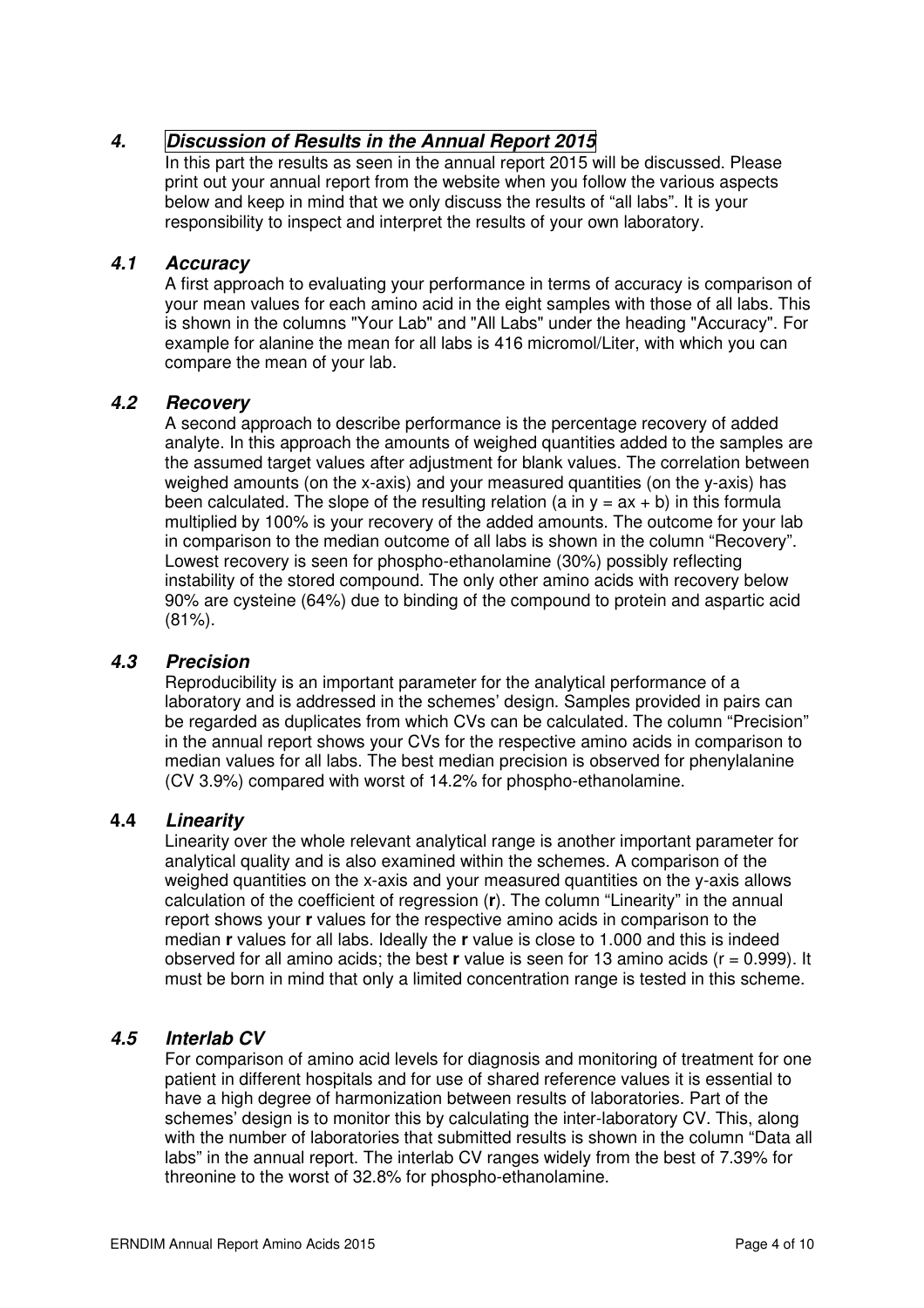### **4.6 Number of Participating Labs and submitted results**

Of the 271 submitted datasets, 260 allowed complete evaluation of performance.18 laboratories submitted no results.

For 21 of the individual amino acids, results were submitted by more than 244 labs (90%). Of the others, results were submitted by over 70% of labs for 5 and less than 70% for 2 other amino acids.

#### **4.7 Interrelationships between quality parameters**

The various parameters described above often have an interrelationship: usually more than one parameter points in the same direction towards either good or bad analytical performance.

For example for valine all parameters indicate good performance: precision ( $CV =$ 4.2%), linearity ( $r = 0.999$ ), recovery (97%) and interlab dispersion (interlab CV 8.30%) and many labs (269) submitted results. The opposite is seen for phosphoethanolamine.

#### **4.8 Your performance: red and green flags**

In order to easily judge performance of individual laboratories the annual report of an individual laboratory may include red flags in case of poor performance for accuracy, precision, linearity and recovery. Amino acids with satisfactory performance for at least three of the four parameters (thus no or only one red flag or no result) receive a green flag. Thus a green flag indicates satisfactory performance for analysis of that particular amino acid while a red flag indicates that your laboratory has failed to attain satisfactory performance. Criteria for red flags can be found in the general information on the website (on this website under general information; interactive website, explanation annual report).

### **4.9 Poor Performance Policy**

A wide dispersion in the overall performance of individual laboratories is evident. Table 2 shows the percentage of red flags observed. 20 of the laboratories have no red flag at all and thus have attained excellent overall performance. In contrast, at the other extreme there are 2% of laboratories with more than 25% red flags. Following intensive discussion within the ERNDIM board and Scientific Advisory Board (SAB) and taking into account feedback from participants we have agreed on a harmonised scoring system for the various branches of the Diagnostic Proficiency schemes and qualitative schemes. We have also tested a scoring system for the quantitative schemes as described in our Newsletter of Spring 2009. In parallel to this the SAB has agreed levels of adequate performance for all the schemes and these will be reevaluated annually. The scoring systems have been carefully evaluated by members of the SAB and have been applied to assess performance in our schemes from 2007 onwards. The ERNDIM Board has decided that the Scientific Advisor will judge the performance of the individual laboratories based on these levels of satisfactory performance and this will be ratified by the SAB. A letter pointing out failure to achieve these levels will be issued to those laboratories which do not achieve satisfactory performance. The letter is intended to instigate dialogue between the EQA scheme organiser and the participating laboratory in order to solve any particular analytical problems in order to improve quality of performance of labs in the pursuit of our overall aim to improve quality of diagnostic services in this field.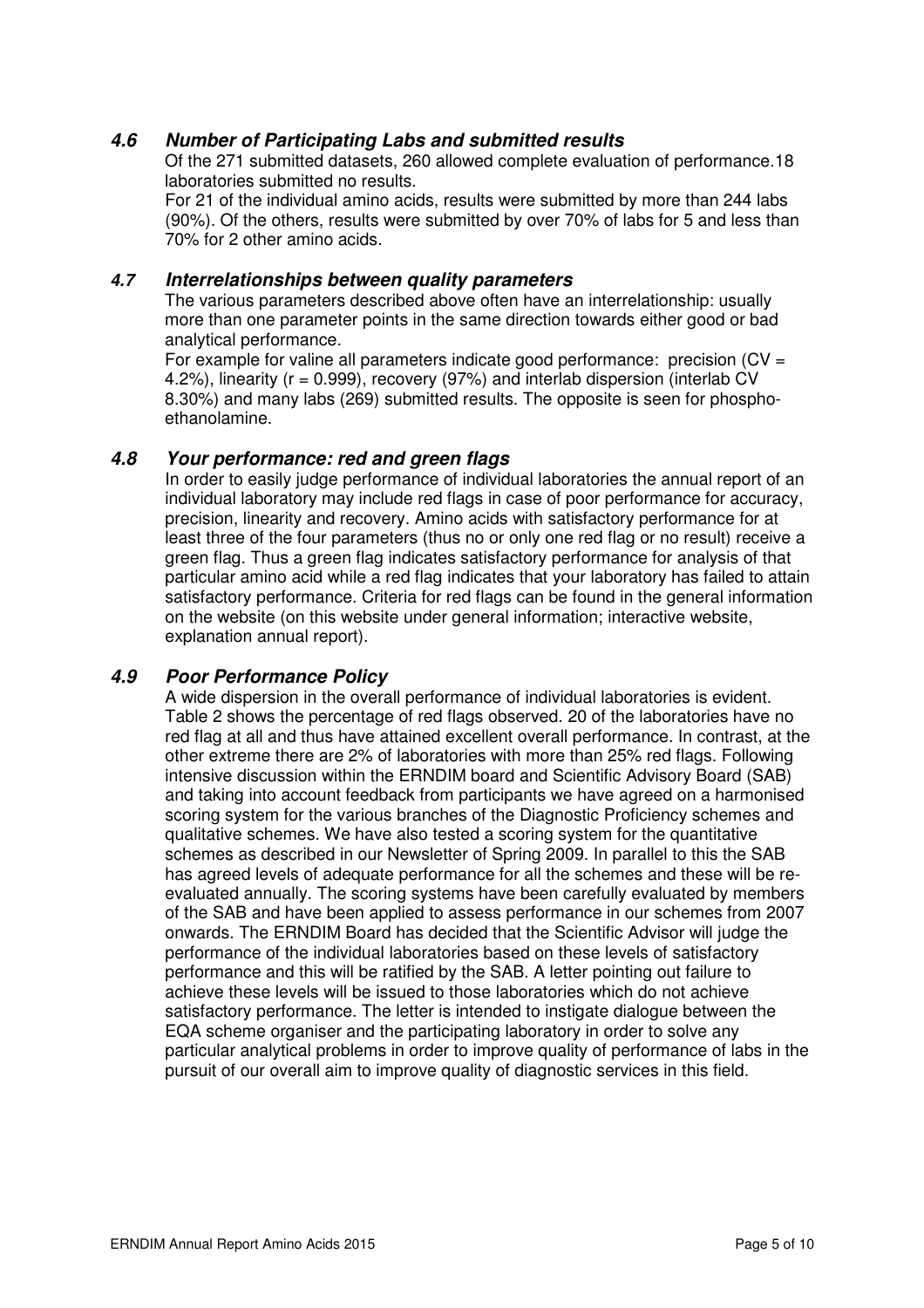Table 2. Percentage Red Flags

| % Red Flags seen<br>in Annual Report | <b>Percentage Labs</b><br>In this Category | <b>Cumulative Percentage</b><br><b>Of Labs</b> |
|--------------------------------------|--------------------------------------------|------------------------------------------------|
| >25%                                 | 3%                                         | 3%                                             |
| $20 - 25%$                           | 2%                                         | 5%                                             |
| $15 - 20%$                           | 6%                                         | 11%                                            |
| $10 - 15%$                           | 11%                                        | 22%                                            |
| $5 - 10%$                            | 20%                                        | 42%                                            |
| $0 - 5%$                             | 39%                                        | 81%                                            |
| $0\%$                                | 19%                                        | 100%                                           |

Performance is also related to experience. Table 3 shows the number of labs with poor and excellent performance in relation to the time they have participated in ERNDIM schemes: labs with the longest participation (ERNDIM number <100) and labs with the shortest participation (ERNDIM number >300). Numbers of 2013 are in brackets.

Table 3. Performance in relation to length of ERNDIM history

| <b>ERNDIM</b><br><b>Participation</b> | <b>Number of Labs with</b><br><b>Poor Performance</b><br>Score >15% red flags<br>In 2015<br>(2014 in brackets) | <b>Number of Labs with</b><br><b>Excellent Performance</b><br>Score 0% red flags<br>In 2015<br>(2014 in brackets) |
|---------------------------------------|----------------------------------------------------------------------------------------------------------------|-------------------------------------------------------------------------------------------------------------------|
| Long<br>(Lab code < 100)              | 3(3)                                                                                                           | 16 (17)                                                                                                           |
| Short<br>(Lab code > 300)             | 15(20)                                                                                                         | 13(11)                                                                                                            |

Poor and excellent performance is seen in both groups but the prevalence of excellent performance is higher in the longer standing participants whereas the prevalence of poor performance is nearly exclusively seen in the more recent subscribers. This supports the idea that alongside greater experience participation in EQA probably plays an important role in improving performance and reinforces the educational role of ERNDIM. High level of performance cannot be taken for granted and may for example depend on replacement of retired persons by less experienced new staff pointing to the need for well-planned and timely succession.

### **4.10 Certificates**

As for other schemes the performance, as it is indicated by the red/green flags in the individual laboratories annual report, is summarised in the annual participation certificate. The certificate lists the total number of amino acids in the scheme, the number for which results have been submitted and the number for which satisfactory performance has been achieved. It is important to bear in mind that the certificate has to be backed up by the individual annual report in the case of internal or external auditing.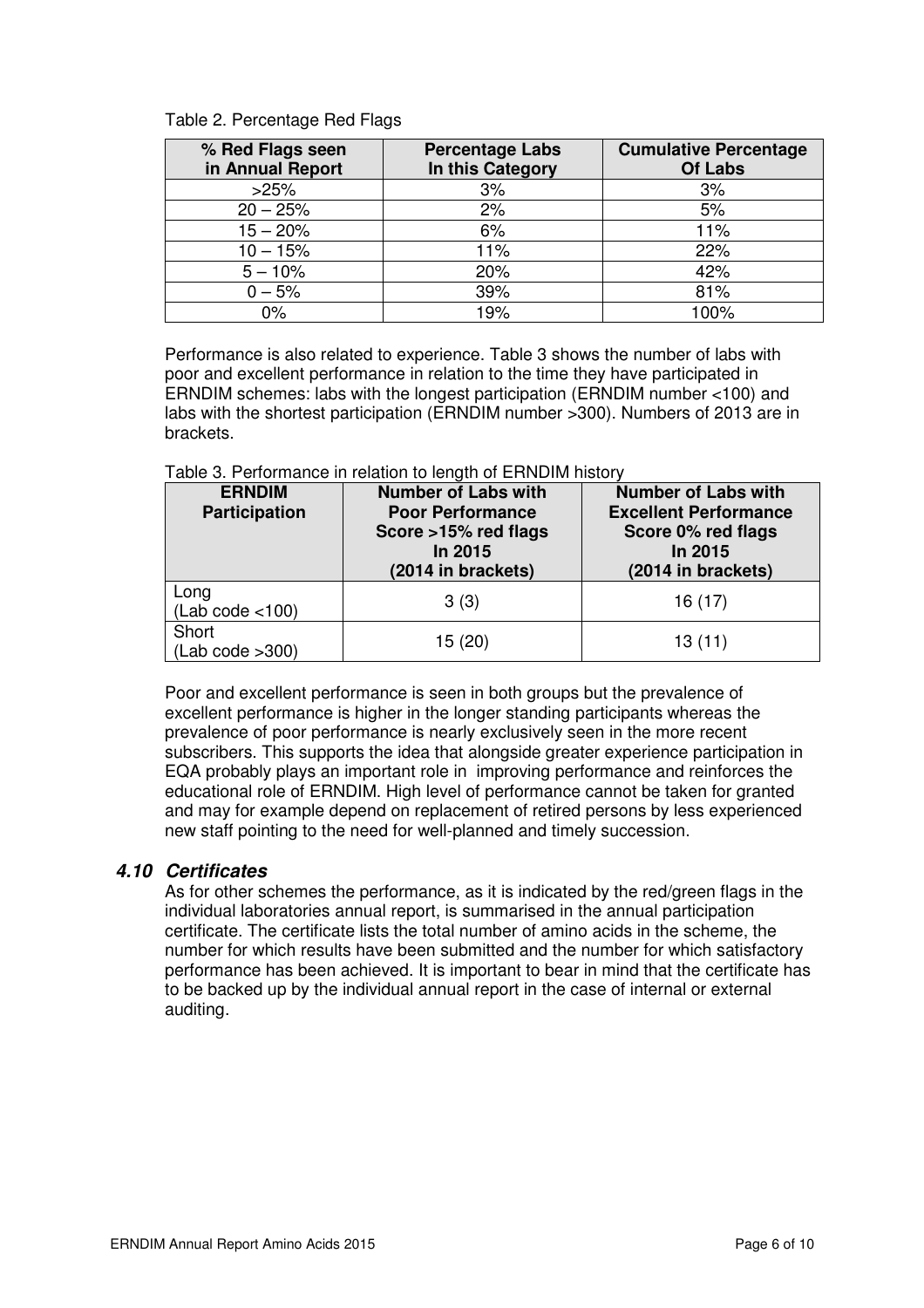### **5. Summary of performance**

#### **General comments**

First, the results obtained this year agree fairly well with those expected. Second, some discrepancies with calculated recoveries are evident for a few amino acids with low values for cystine (due to the known binding to protein and conversion to cysteine-homocysteine mixed disulphide) and poor recognition of phospho ethanolamine (which in part may be related to instability of this compound).

### **Quantitative comparisons (see table 4).**

The overall performance evaluated by comparing precision (within lab variation) versus interlab variation for each amino acid reveals three main groups. There are 18 amino acids with good precision and interlab CVs of 12% or below. Five amino acids show interlab CVs of about 12 – 15% with precision below 12% and there is a third group of five amino acids with clearly poor performance, shown here as interlab CV above 16%. This is very similar to performance in 2014.

Taking all parameters into account there is a large group of well-established amino acids (about 20) for which there is good overall performance indicated by satisfactory values for all five analytical quality parameters. That is satisfactory precision and interlab CV, linearity exceeding 0.9, recovery between 90 and 110% and a high percentage of submitted results. Performance for the remaining amino acids is less satisfactory as indicated mostly by more than one analytical quality parameter. Improvement of quality for these analytes needs to be achieved by either better precision within the labs and/or improved standardization.

| Analyte                 | <b>Accuracy</b><br>(mean<br>µmol/L) | <b>Precision</b><br>$(CV\%$<br>duplicates) | Linearity<br>(r) | <b>Recovery</b><br>(%added<br>analyte) | Data all labs |                    |
|-------------------------|-------------------------------------|--------------------------------------------|------------------|----------------------------------------|---------------|--------------------|
|                         | <b>All labs</b>                     | <b>All labs</b>                            | All labs         | All labs                               | n             | <b>Interlab CV</b> |
| Alpha-aminobutyric acid | 27.8                                | 8.3%                                       | 0.998            | 95%                                    | 213           | 13.9%              |
| Alanine                 | 416                                 | 4.3%                                       | 0.999            | 93%                                    | 266           | 8.65%              |
| Alloisoleucine          | 71.2                                | 5.7%                                       | 0.997            | 99%                                    | 188           | 11.2%              |
| Arginine                | 249                                 | 4.3%                                       | 0.999            | 96%                                    | 264           | 8.29%              |
| Asparagine              | 92.9                                | 8.6%                                       | 0.994            | 100%                                   | 246           | 19.5%              |
| Aspartic acid           | 57.1                                | 7.5%                                       | 0.997            | 81%                                    | 255           | 18.0%              |
| Citrulline              | 299                                 | 4.7%                                       | 1.000            | 96%                                    | 258           | 11.7%              |
| Cystine                 | 41.5                                | 7.2%                                       | 0.996            | 64%                                    | 237           | 13.7%              |
| Glutamic acid           | 126                                 | 8.4%                                       | 0.991            | 111%                                   | 264           | 13.2%              |
| Glutamine               | 623                                 | 5.7%                                       | 0.995            | 94%                                    | 250           | 10.8%              |
| Glycine                 | 346                                 | 4.4%                                       | 0.999            | 96%                                    | 265           | 9.02%              |
| Histidine               | 180                                 | 4.9%                                       | 0.999            | 94%                                    | 261           | 11.4%              |
| Homocitrulline          | 78.4                                | 6.2%                                       | 0.993            | 96%                                    | 99            | 17.3%              |
| Hydroxyproline          | 47.4                                | 8.4%                                       | 0.991            | 96%                                    | 222           | 14.4%              |
| Isoleucine              | 141                                 | 4.0%                                       | 1.000            | 96%                                    | 267           | 10.3%              |
| Leucine                 | 321                                 | 4.2%                                       | 0.999            | 95%                                    | 268           | 8.56%              |
| Lysine                  | 260                                 | 4.0%                                       | 0.999            | 91%                                    | 264           | 8.00%              |
| Methionine              | 198                                 | 7.0%                                       | 0.995            | 90%                                    | 262           | 28.7%              |
| Ornithine               | 380                                 | 4.4%                                       | 0.999            | 96%                                    | 264           | 11.4%              |
| Phenylalanine           | 307                                 | 3.9%                                       | 0.999            | 93%                                    | 270           | 8.14%              |
| Phospho ethanolamine    | 11.6                                | 14.2%                                      | 0.888            | 30%                                    | 160           | 32.8%              |

#### Table 4. Summary of results of all laboratories

ERNDIM Annual Report Amino Acids 2015 **Page 7** of 10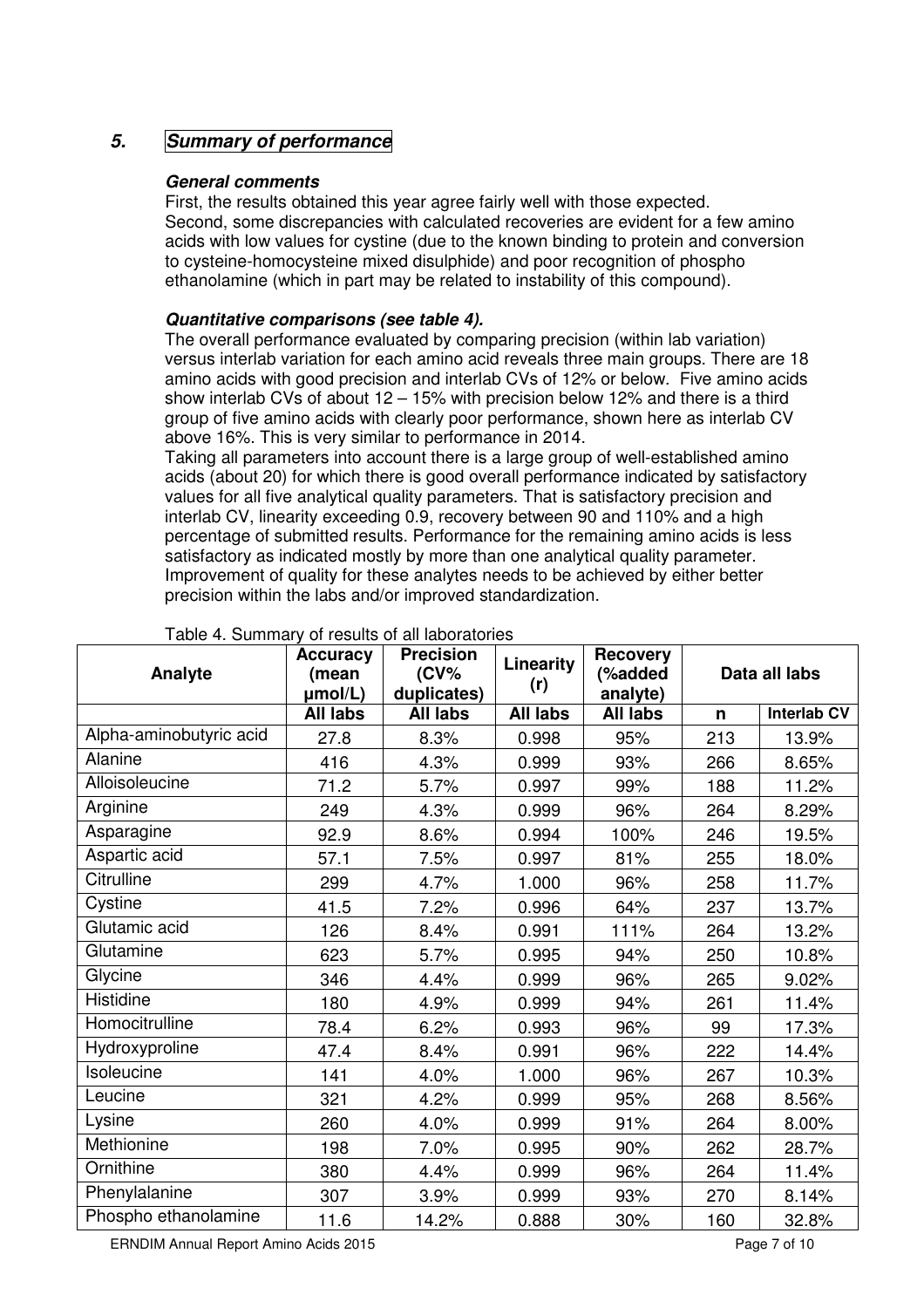| Proline        | 358 | 5.1% | 0.997 | 97% | 249 | 9.65% |
|----------------|-----|------|-------|-----|-----|-------|
| Saccharopine   | 102 | 5.3% | 0.998 | 97% | 99  | 14.3% |
| Serine         | 174 | 4.6% | 0.998 | 97% | 266 | 8.32% |
| <b>Taurine</b> | 171 | 4.8% | 0.999 | 97% | 251 | 8.79% |
| Threonine      | 191 | 4.3% | 0.998 | 93% | 262 | 7.39% |
| Tyrosine       | 250 | 4.7% | 0.999 | 92% | 270 | 9.17% |
| Valine         | 394 | 4.2% | 0.999 | 97% | 269 | 8.30% |
| <b>Overall</b> | 211 | 5.8% | 0.993 | 92% | 240 | 12.7% |

#### **Interference homocitrulline on Methionine**

We want to remark that a substantial number of labs use a method where homocitrulline interferes with methionine. This is illustrated by figure of 2015.06 and can also been seen in the analyte in detail report for methionine for sample 2015.08 on the website. Results all into 2 distinct groups:

- those with methods that separate homocitrulline and methionine (low methionine  $reported = correct$
- those methods where the 2 analytes col-elute (high methionine reported  $=$  not correct)

Due to the statistics used the reported ALTM (All laboratories Trimmed Mean) is correct.



#### Relationship between homocitrulline and methionine distribution 2015.06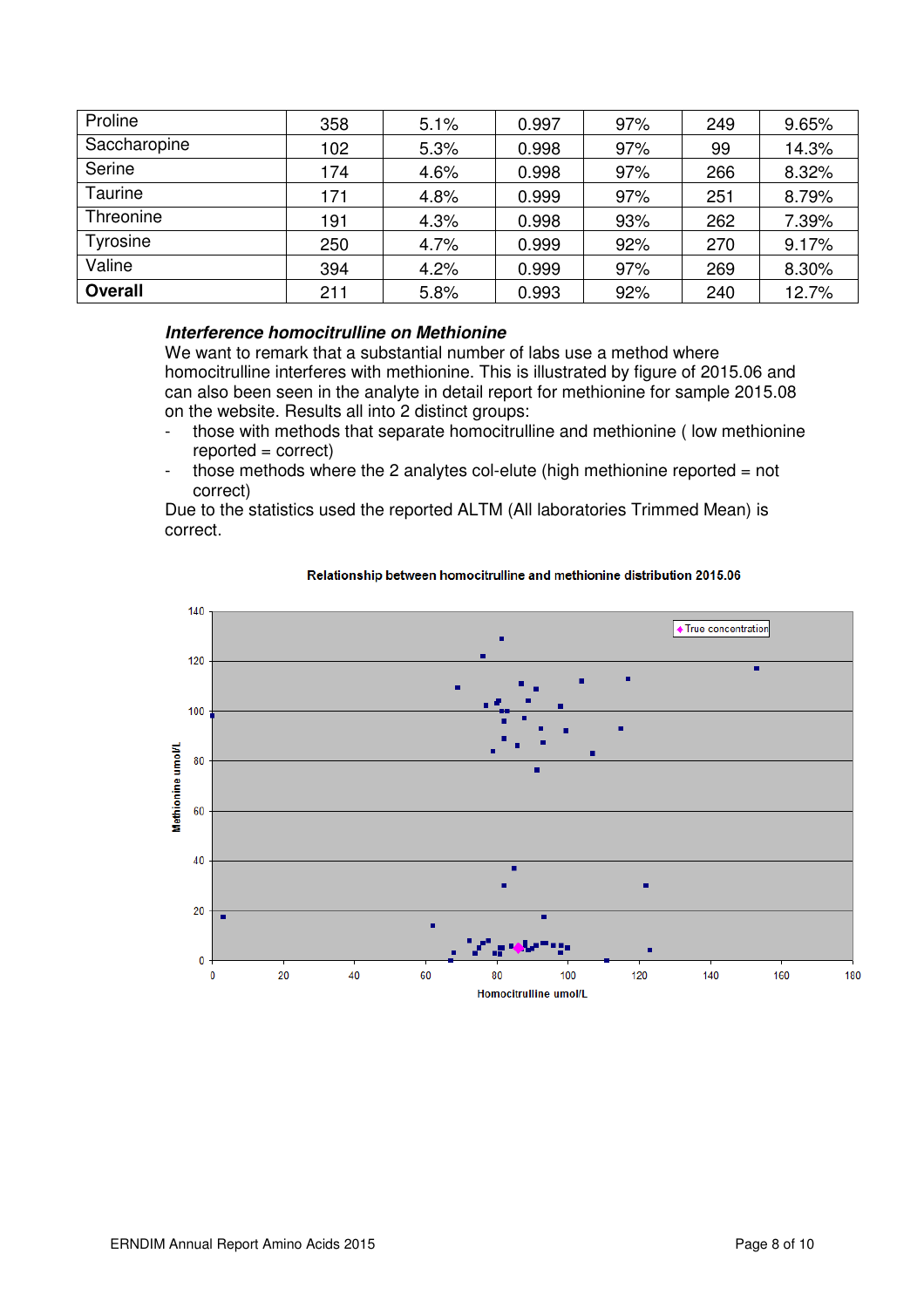

Full run from biochrom 30 with analysis time of 180 minutes. Note the clear peak of homocitrulline with methionine as shoulder